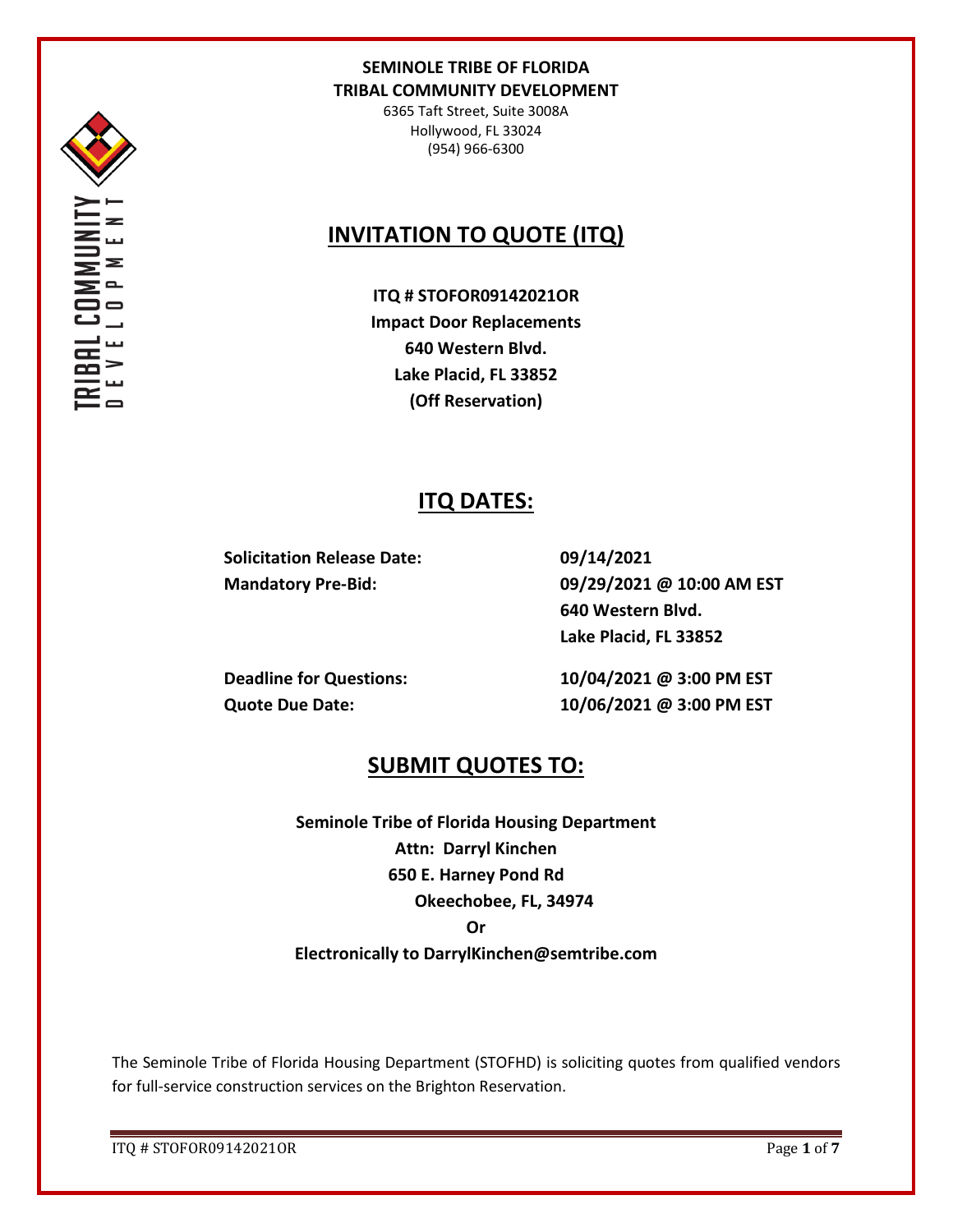6365 Taft Street, Suite 3008A Hollywood, FL 33024 (954) 966-6300

## **SECTION 1: INTRODUCTION AND INSTRUCTIONS**

### **1.0 INTRODUCTION**

This ITQ provides prospective firms with sufficient information to enable them to prepare and submit quotes to the Seminole Tribe of Florida Housing Department (STOFHD) for The STOFHD is initiating this competitive ITQ to qualified Vendors who are in the business of providing General Contractor Services, capable of completing numerous job functions/services in a timely manner and therefore, seeks to enter into an Agreement with that Vendor.

### **1.1 INSTRUCTIONS**

This Invitation To Quote (ITQ) contains the instructions governing the quotes to be submitted and the material to be included therein; as well as any mandatory requirements that must be met to be eligible for consideration. All requests for clarification and/or any additional questions regarding this ITQ must be submitted via email to: DarrylKinchen@semtribe.com

 Seminole Tribe of Florida Housing Department ATTN: **Darryl Kinchen**

 **650 E. Harney Pond Rd Okeechobee, FL, 34974**

A mandatory pre-bid meeting at the home is scheduled for **Wednesday, 9/29/2021 at 10:00 am**

**Only those emailed or sealed quotes received in this Brighton Housing Department office on or before the Due Date and time will be eligible for consideration. Any quote received after the Due Date and time, regardless of the method of delivery, will be discarded**.

The STOFHD hereby notifies all bidders that if your quote is selected, you will be required to enter into a formal contract with the Seminole Tribe of Florida for the services you are bidding. You will also be required to meet all company vendor, insurance and certification requirements.

The STOFHD reserves the right to reject any or all quotes, to waive formalities or informalities, and to award contract, either in whole or in part. The right is also reserved to select minority vendors and/or vendors with tribal member ownership.

All quotes submitted become the property of STOFHD upon receipt. The content of all quotes shall be kept confidential.

ITQ # STOFOR09142021OR Page **2** of **7**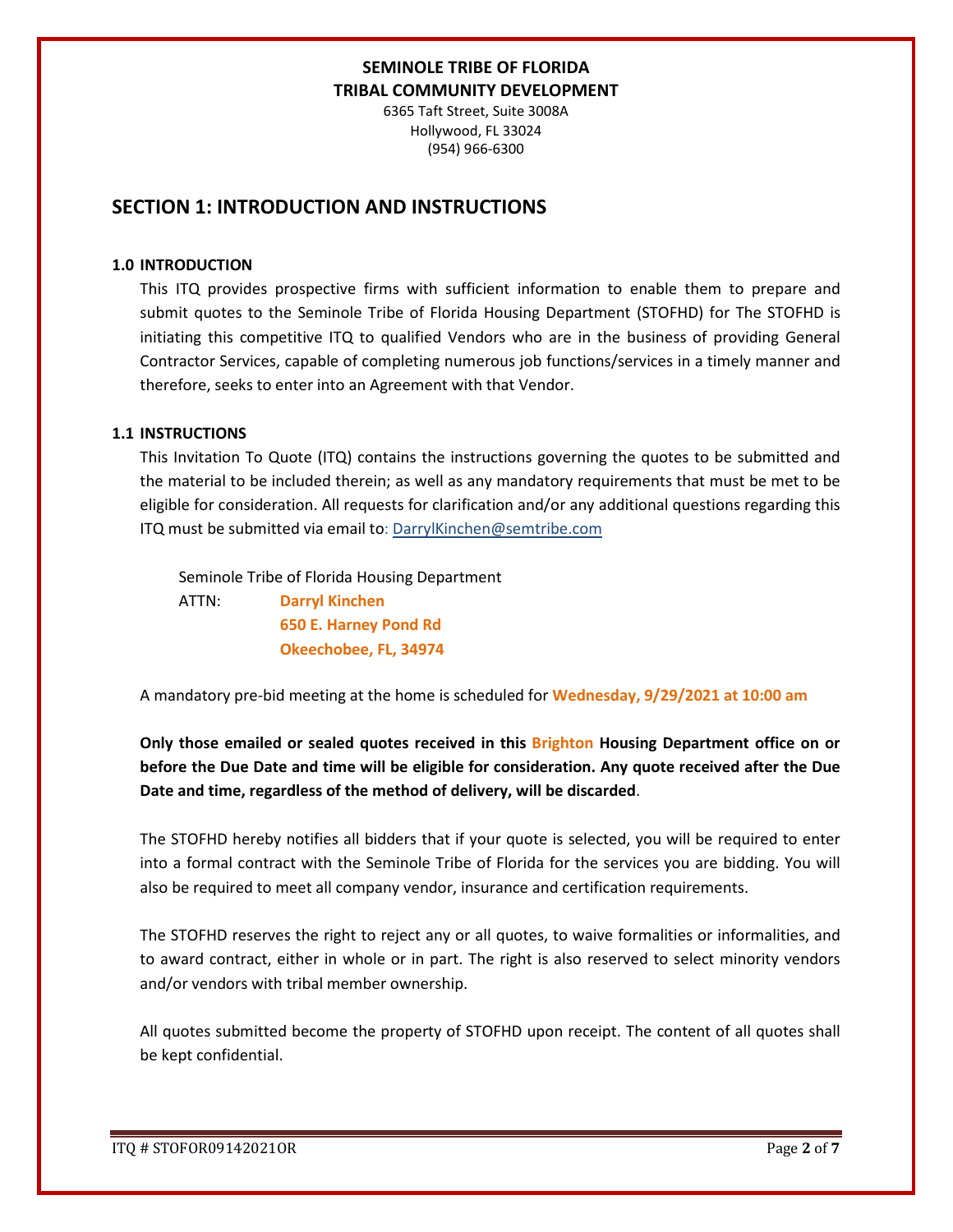6365 Taft Street, Suite 3008A Hollywood, FL 33024 (954) 966-6300

## **SECTION 2: GENERAL REQUIREMENTS**

### **2.0 OBJECTIVE**

The objective of this ITQ is to provide sufficient information to enable qualified Respondents to submit written quotes. This ITQ is neither a contractual offer nor a commitment to purchase any products or services. All information contained in the quote must be legible. Any and all corrections and or erasures must be initialed. **Each quote shall be signed in ink by an authorized representative of the respondent**. The contents of the quote submitted by the successful respondent of the ITQ may become part of the contract awarded as a result of this solicitation.

#### **2.1 SCOPE OF WORK (SOW)**

The Scope-of-Work ("SOW") contained in the Attachments describes the services expected for a Contractor to provide the STOFHD. Respondent must ensure that all such services contained in the SOW are provided for in every particular and shall meet or exceed the level of quality, availability, features, functionality, frequency, accuracy, and performance.

The silence of specifications or requirements as to any detail contained in this document or any of the attachments or exhibits, or the apparent omission from any specifications or requirements, or a detailed description concerning any point, shall be regarded as meaning that only the best commercial practices shall prevail and that only material and workmanship of the finest quality are to be used. All interpretations of the Scope of Work shall be made on the basis of this statement.

#### **2.3 NOTIFICATION**

Each respondent submitting a quote in response to this ITQ will be notified in writing as to acceptance or rejection of their quote. Release of notification letters should be within sixty (60) days of the quote submission date. STOFHD reserves the right to delay this action if it is deemed to be in the best interests of STOFHD.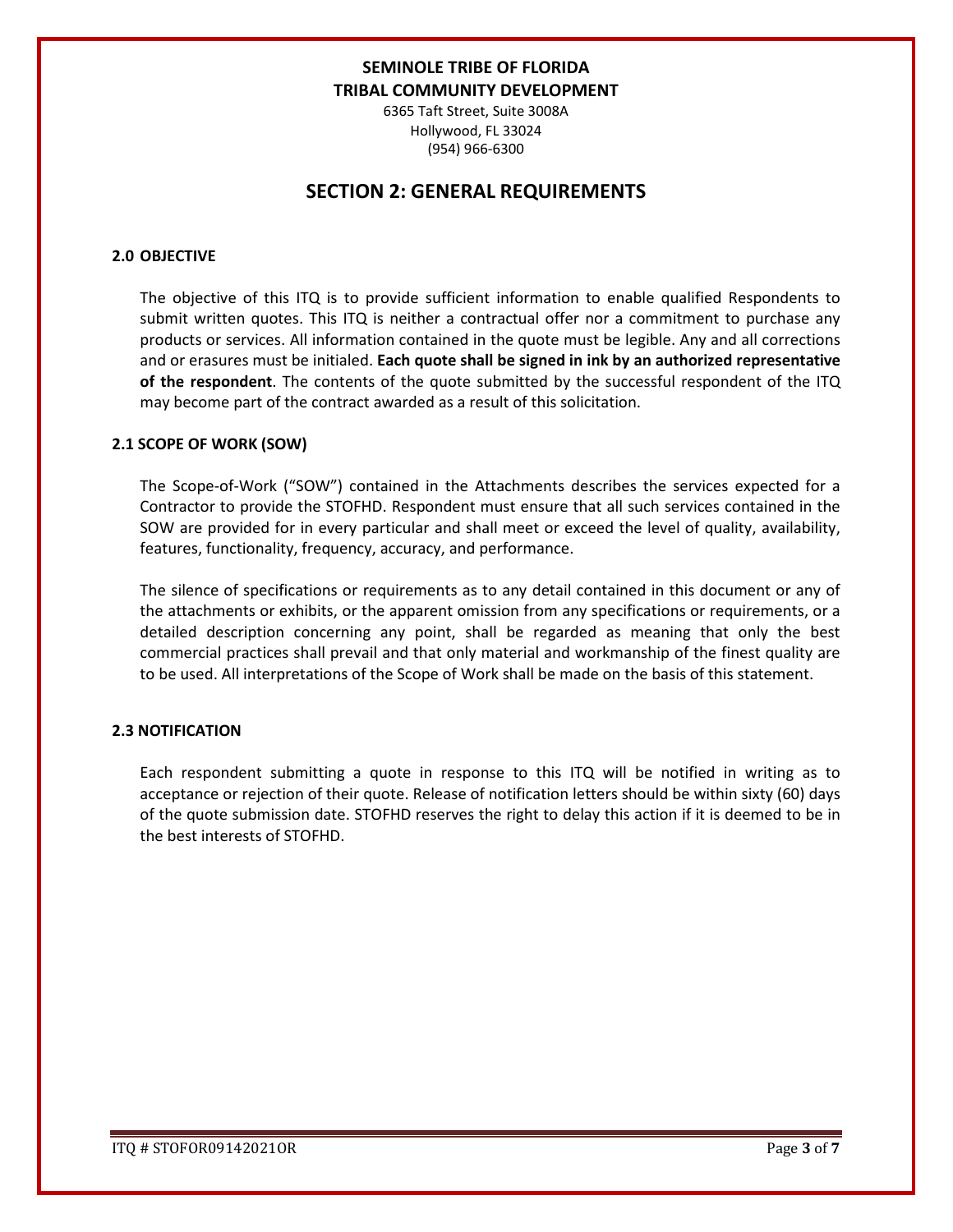6365 Taft Street, Suite 3008A Hollywood, FL 33024 (954) 966-6300

## **Housing Standardized Request for Repairs/Construction**

### **Bathroom:**

- All wood cabinets are required at all times, when like for like is stated if current cabinet is particle board, include in the bid the price to replace with all wood
- Dur-rock on walls in the shower or tub area
	- o All joints, corners and around windows must be sealed with red guard
	- o Extend the Dur-rock 2' on all sides beyond the shower or tub
- Shower floor mortar bed, no foam or any other products should be used
	- o Minimum 2-4% pre-slope
- Liner should be water tested for 24 hours
	- o Minimum 6 inches
- All floor tile should be slip/skid resistant
- Shower floor tile should be a maximum of 2x2 mesh
- Provide backing for all walls inside tub/shower area between 32" and 38"
- Faucets should be Kohler or Delta
- From shower diverter to shower head piping must be copper tubing and copper fittings o Secure the diverter and pipe fittings securely
- When tiling the walls extend 2 feet passed the shower or tub
- ADA bathroom the entire bathroom must be tile a minimum of 4 feet
- All toilets must be Kohler highline
- All exhaust must be vented through the roof or soffit
	- o The exhaust fan and light for the bathroom must be on the same switch
- All paint must be high gloss

### **Kitchen:**

- All wood cabinets are required at all times, when like for like is stated if current cabinet is particle board, include in the bid the price to replace with all wood.
- All sinks should be deep double drop in sinks
- Faucets should be Delta with a pull out spray hose
- Moisture resistant (purple) drywall
- Cabinet screws should be a minimum of  $2 \frac{1}{2}$  inches
	- o Efforts should be made to find a stud
- If drywall is removed from floor to ceiling, blocking must be provided for upper and lower cabinets

All microwave and kitchen hoods must be exhausted outside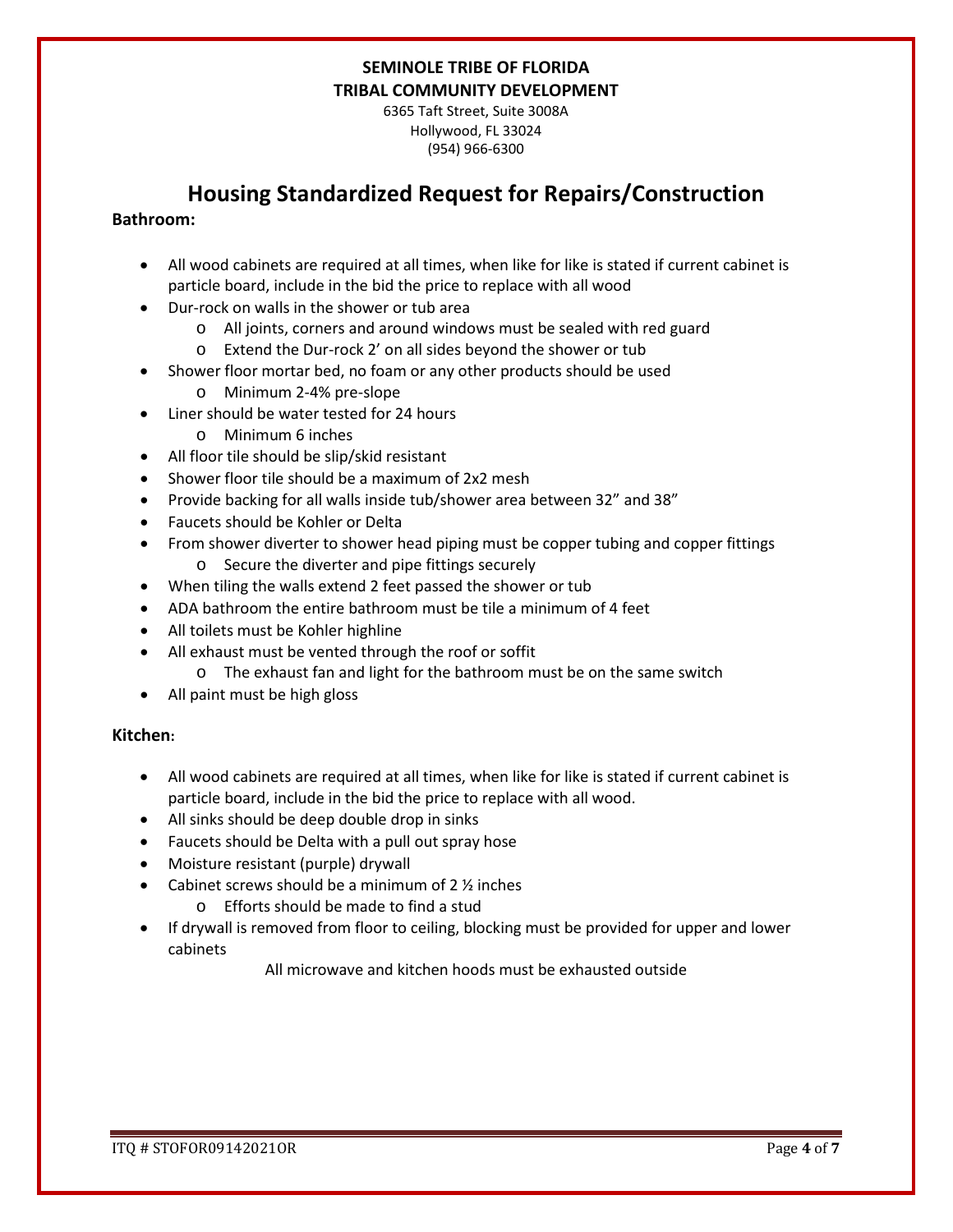6365 Taft Street, Suite 3008A Hollywood, FL 33024 (954) 966-6300

### **Mechanical/HVAC:**

- All AC units must be installed on a metal stand with a secondary pan and connect float switch
- A primary float switch must be installed and connected
- When replacing duct work all joints and seams must be taped and mastic
- All new HVAC units must be a minimum of 16 seer
- All flexible ducts must be a minimum of R8 R-value
- All disconnects should be the pull type non-fuse
- Rheem, Goodman, Night and Day units preferred
- Caulk around all AC vents
- Keyed lockout caps must be on all units

### **Water Heaters:**

- GE brand, replaced like for like gallon size
- Drain pan required
- TRV piped to the outside
- All water heaters should have a separate shut off switch
- New code required Energy conservation code chapter 4
- Heat traps are mandatory

### **General Notes:**

- Schedules must be submitted with all bids and updated any time there is a change
- Contractors are expected to work Monday-Friday, 8:00am-5:00pm unless otherwise specified by the project manager
- When installing new drywall in bedroom, living room etc., backing must be provided for TV's being mounted on the wall
- Place a chase and an outlet at the same area where backing is located
- Seal all recess lighting, caulk the lights to the ceiling
- Caulk around all exterior lights
- All exterior light fixtures must be LED
- Any penetration that are made through the wall to the exterior must be caulked or sealed
- Any new gutters must have leaf guard
- Any roof repairs/replacement must follow Miami-Dade standards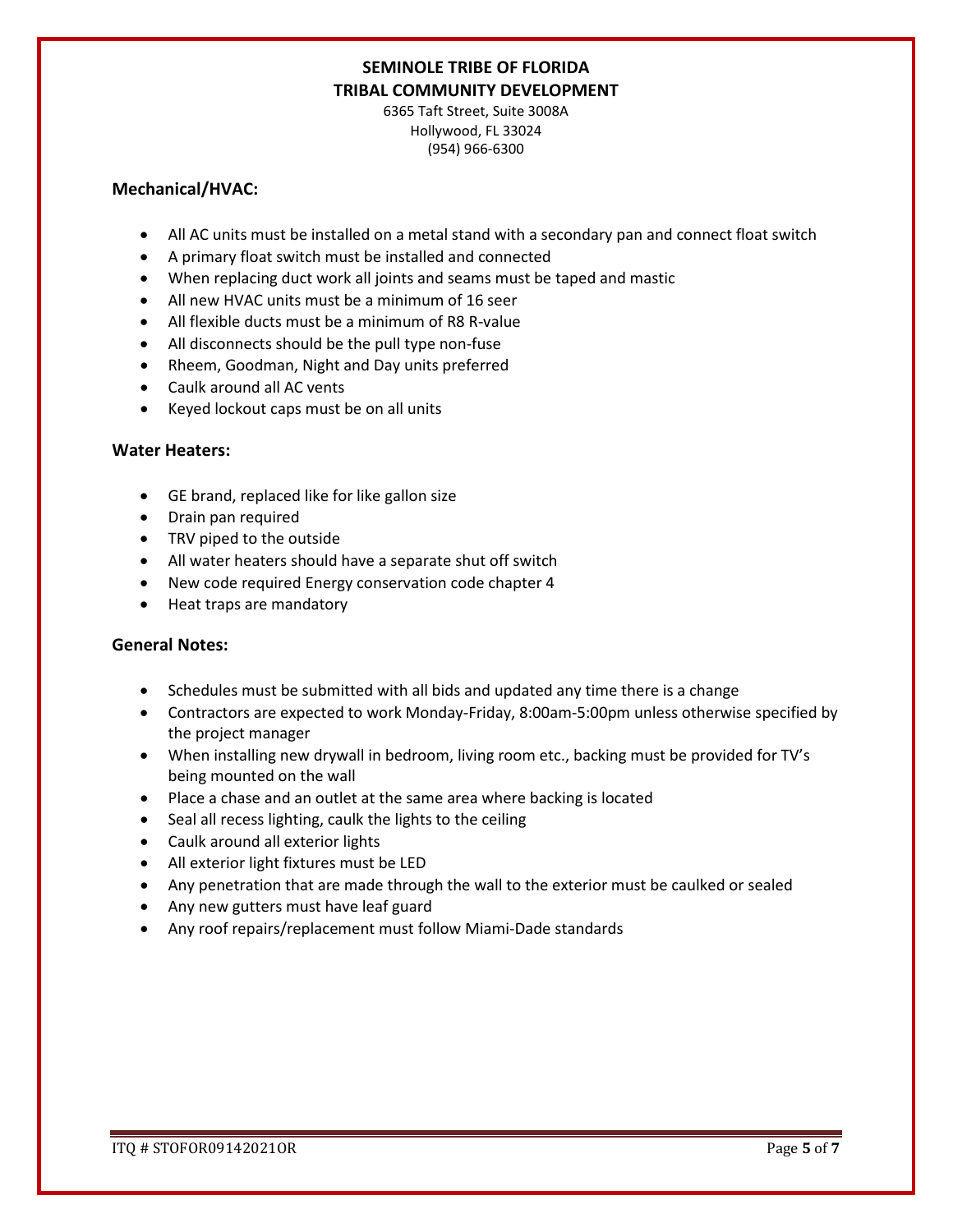6365 Taft Street, Suite 3008A Hollywood, FL 33024 (954) 966-6300

# **Scope of work Impact Door Replacements**

- Supply all labor and materials.
- All materials being installed shall be of equivalent make/model to the original material being removed. (Unless it has first been approved by the Housing Department)
- All work performed shall be as per code(s).
- **Schedule of Values and proposed Schedule shall be submitted with proposals.**
- Supply all drawings/prints and any other documentation needed by the Building Department.
- Clean up jobsite daily and before the final inspection of the completed job.
- Call the Building Department & Housing Department for all inspections, before and during the installation process. (Darryl Kinchen 954-279-4784)
- Contact Housing Department for final inspection, prior to leaving the jobsite.

### **General**

- Remove existing exterior back French doors & frames on first and second floors, dispose of debris.
- Supply all labor and materials to install Impact Rated doors & frames for both openings (like for like), alternates to be approved by Housing Department.
- Contractor shall protect existing finishes, provide zip walls as needed to eliminate bugs and debris from entering the home.
- Repair all stucco, siding & drywall around openings. Match as closely as possible.
- Caulk, prime, paint drywall on interior repairs.
- Caulk, paint exterior stucco or siding repairs at both doors.
- Final clean all doors, openings, and remove all debris from site.

## **Contractor/Vendor Requirements:**

- It is the contractor's responsibility to obtain any and all permits required to perform the task listed in the above Scope of Work.
- A schedule must be provided before a PO will be requested.
- Send all invoices to [invoices@semtribe.com](mailto:invoices@semtribe.com) and copy project manager. DO NOT attempt process invoices through the Housing Department.